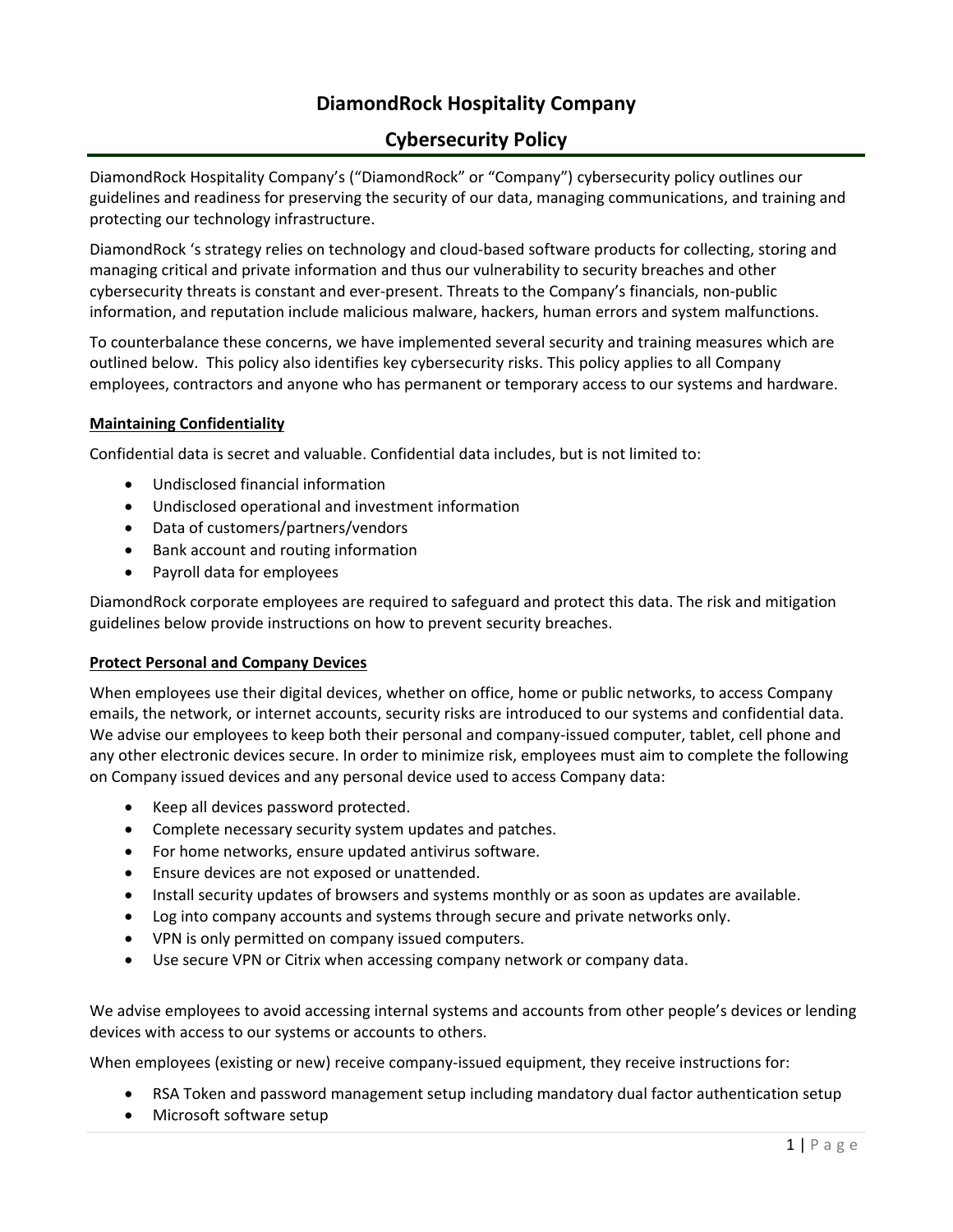Setting up and accessing Citrix and VPN network

# **Keep Emails Safe**

There are two key types of malicious emails for employees to be on alert for: 1) spoofing an internal or external email address, and 2) external contacts that have been infected and are sending out infected emails. To avoid virus infection or data theft, we instruct employees to:

- Check email addresses and names of people sending the message to ensure legitimacy.
	- o Is the email address the correct address? Does the subject line make sense? Were you expecting this email? Did this email arrive at the expected time?
- Avoid opening attachments; hover over hyperlinks to see if the website address aligns with the sender and the message.
- Avoid clicking on links when the content is not adequately explained, or the email has no additional information.
- Be suspicious of clickbait titles (e.g. offering prizes, advice.)
- Before completing any actions, evaluate the email for any inconsistencies or giveaways (e.g. grammar mistakes, capital letters, excessive number of exclamation marks.)
- Avoid emails requesting any type of banking information or money transfer. Follow established protocols for money related transactions.
- Confidential data is not permitted to be sent to employees' personal email accounts.
- Notify IT of any spam emails to add to the blocked list of addresses within the mail filter.
- Manage your daily mail filter system to ensure cleared emails are not being blocked in the filter.
- When in doubt about the legitimacy of an email, please forward to the IT department for their review.

The Company intermittently sends "suspicious" emails to employees in order to test compliance with email policies and to educate employees on prevention of future breaches.

# **Manage Passwords Properly**

Compromised passwords are dangerous as they can harm or infect our entire infrastructure. While computer and outlook mail access rely on two‐factor authentication currently provided thru RSA or Microsoft, our network and systems are still at risk given that many applications and websites used on our network only require passwords. Network and confidential system passwords should be secure and kept secret. For this reason, we require our employees to do the following:

- DiamondRock system passwords must be at least [**fourteen] characters** and must include capital and lower‐case letters, numbers, and symbols. Employees are encouraged to avoid information that can be easily guessed (e.g. birthdays.)
- Change passwords every 90 days unless protocol is adjusted by the IT department due to business needs.

# **IT Notification**

Our IT department needs to know about scams, breaches, spam emails that make it through our mail filters, and malware so they can better protect our infrastructure. For this reason, we require all employees to report perceived attacks, suspicious emails or phishing attempts as soon as possible to the IT team. The IT department will investigate promptly, resolve the issue and send a companywide alert when necessary.

Our IT team is responsible for training and advising employees on how to detect scam emails and we encourage our employees to reach out to them with any questions or concerns.